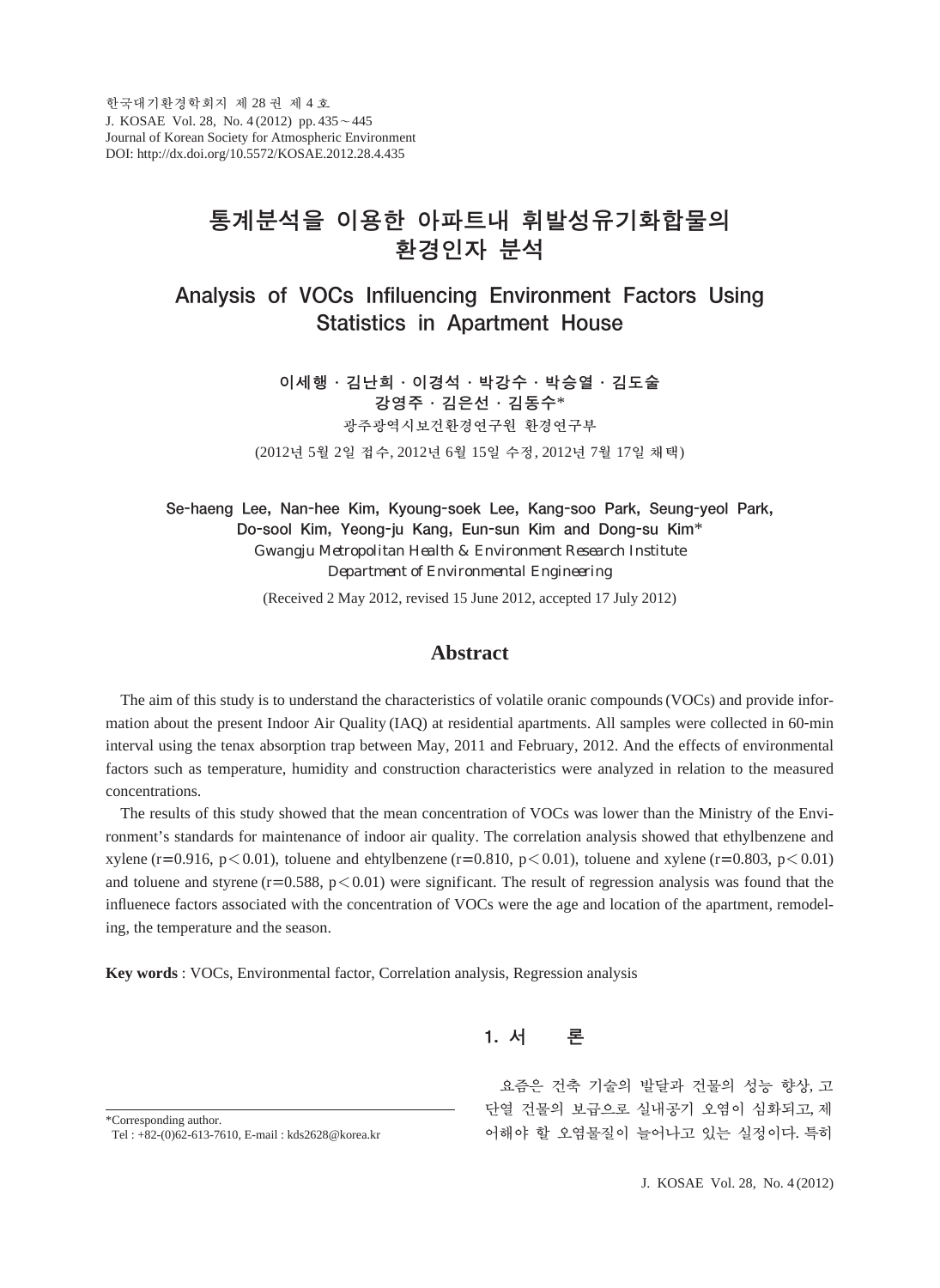석유파동 이후 각 부문에서 에너지 소비절약 정책으 로 건물이 기밀구조화 되면서 환기가 부족해 천식, 아토피 피부염, 두통, 현기증 등 실내공기질 관련 증 상이 크게 늘어나고 있다(Montoya *et al.*, 2001; Ha, 2001; Lee *et al.*, 1996).

실내공기는 실외와는 달리 실내의 오염원과 실외 오염물질의 유입에 의해 오염될 경우 쉽게 정화되지 않을 뿐만 아니라 재실자들의 건강까지도 위협하고 있다(Nju *et al.*, 2001; John *et al.*, 1998). 실내공기는 일반 대기환경과는 달리 물리, 화학적 및 생물학적으 로 매우 다양한 오염물질들이 존재하고 있는 것으로 알려져 있다. 또한 이들 오염물질들은 복합적인 배출 원에서 기인되며, 그 발생량 또한 물질에 따라 상당 한 편차를 보이고 있다(서병량, 2003).

실내공기질에 영향을 미치는 오염물질로는 미세먼 지, 이산화탄소, 일산화탄소, 폼알데하이드, 총부유세 균, 석면, 라돈, 오존, 이산화질소, 휘발성유기화합물 등이 있다. 이 중 휘발성유기화합물(VOCs)은 독성 이 문제가 되고 있는 물질로 인체뿐만 아니라 자연 환경에도 유해한 영향을 미치며, 대기 중에서 질소산 화물과 광화학반응을 일으켜 오존 및 광화학적 산화 물질을 생성시키기도 한다(신호상 등, 2004). 그 중 벤젠은 자동차의 배출가스, 담배연기, 세제 등에 많이 포함되어 있고, 톨루엔은 페인트, 등유난방기, 카페트, 자일렌은 고무접합제나 페인트 등에서 방출된다. 이 러한 오염물질은 피로, 두통, 호흡곤란 등 인체에 발 암성과 위해성을 갖는 물질로 거주자들의 건강을 위 협하는 대표적인 실내공기 오염물질이다(Amir *et al.*, 2005; WHO, 2002; 정용등, 1997; Harley *et al.*, 1995).

실내의 접착제, 페인트, 가구, 생활용품, 건축자재로 부터 발생하는 휘발성유기화합물은 그 특성상 오랜 기간 실내로 방출되며, 실내온도 및 습도에 의하여 실내로의 방출속도가 다르다고 알려져 있다(심상효, 2006). 따라서 밀폐된 실내공간에서 냉방과 난방 등 에 의하여 온도와 습도가 변화하면 실내 휘발성유기 화합물의 발생량과 농도가 달라지게 된다(Yang *et al.*, 2001). 따라서 국내에서도 실내의 생활용품이나 건축자재에서 발생되는 휘발성유기화합물의 측정방 법, 실내 농도 실태, 위해성 분석에 대한 연구가 활발 히 진행되고 있다(심상효, 2006; 손부손 등, 2005; 김 창남, 2004).

또한 우리나라는 2005년 12월에 신축공동주택의

실내공기질 권고기준을 설정하여 입주하기 전 실내 공기질을 관리하도록 하고 있다(환경부, 2004). 그러 나 이 법규는 사람들이 거주하고 있는 공동주택은 포함되어 있지 않아 대부분의 시간을 주거공간에서 보내고 있는 어린이와 노인 등 건강 취약 계층의 건 강보호를 위해서는 주거공간의 실내공기질 관리가 필요하다.

최근 선진국에서는 거주공간을 비롯한 실내공간의 오염물질과 건강 영향에 대하여 많은 연구를 진행하 고 있고 대부분의 연구들은 자국의 실내공기 오염 실태조사, 실내 오염에 영향을 미치는 인자 파악, 환 기를 통한 실내공기 오염 제어방법 연구, 건축자재별 오염 방출 조사, 그리고 실내공기 오염으로 인한 건 강영향 평가 등을 목적으로 이루어지고 있다(Lee *et al.*, 2006; Yamaguchi *et al.*, 2006; Shun *et al.*, 2002; Mølhave *et al.*, 1996; Strachan *et al.*, 1989).

따라서 본 연구에서는 실제 사람들이 거주하고 있 는 아파트에 대해 휘발성유기화합물질의 농도를 시 간대별, 계절별로 조사하고, 통계프로그램을 이용하 여 휘발성유기화합물질간의 상관성 및 아파트의 연 면적, 경과년수, 온∙습도 등 환경인자와의 상관성을 분석함으로써 휘발성유기화합물질로부터 내실자의 건강을 보호하고 향후 아파트 실내공기질 관리의 기 초자료로 제공하고자 한다.

## 2. 연구방법

#### 2. 1 연구대상

본 연구에서는 아파트 실내공기질에 영향을 미칠 것으로 판단되는 항목을 조사하여 표 1과 같이 실내

| Table 1. Characteristics of the studied apartments. |  |  |
|-----------------------------------------------------|--|--|
|-----------------------------------------------------|--|--|

| Site  | Year of<br>construction | Floor | Size<br>(m <sup>2</sup> ) | Indoor<br>staff | Remodeling |
|-------|-------------------------|-------|---------------------------|-----------------|------------|
| $A-1$ | 2008                    | 1 F   | 142                       | 3               | ×          |
| $A-2$ | 2007                    | 8 F   | 110                       | 3               | ×          |
| $A-3$ | 2006                    | 13 F  | 116                       | 4               | $\times$   |
| $A-4$ | 2006                    | 10 F  | 115                       | 3               | $\times$   |
| $A-5$ | 2001                    | 15 F  | 160                       | 4               | $\times$   |
| $A-6$ | 1999                    | 3 F   | 106                       | 4               | $\times$   |
| $A-7$ | 1995                    | 14 F  | 162                       | 4               | 2009       |
| $A-8$ | 1998                    | 18 F  | 125                       | 4               | 2004       |
| $A-9$ | 1995                    | 3F    | 106                       | 4               | 2002       |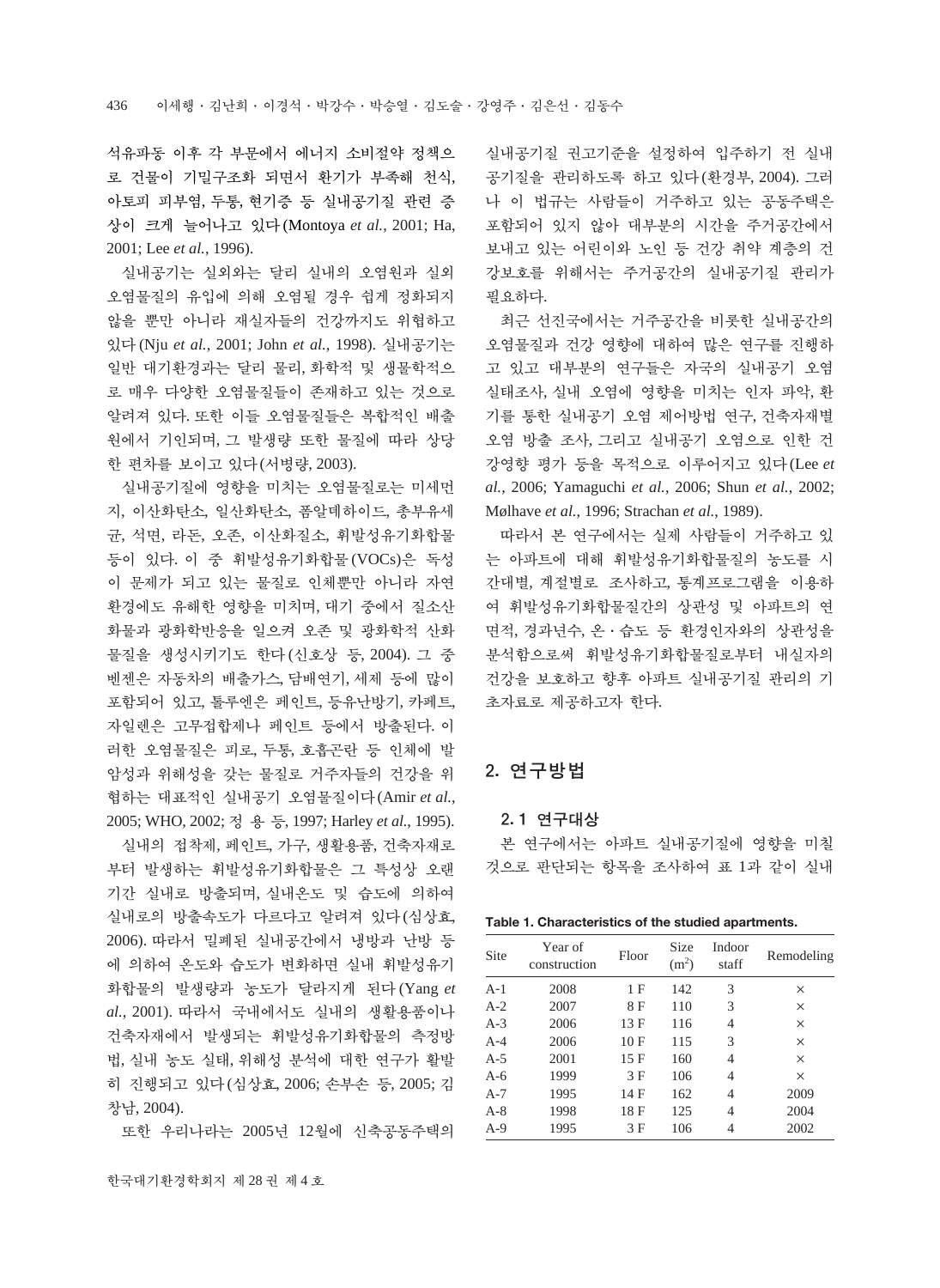개조 유무, 건축년도별로 아파트 9개소를 선정하였으 며, 또한 측정대상의 다양성을 줄이기 위해 아파트 연면적이 100 m2 이상이고, 거주인이 3~4인인 아파 트를 선정하였다. 조사기간은 2011년 3월부터 2012 년 2월까지 봄(2011. 3~4), 여름(2011. 6~8), 가을 (2011. 9~11), 겨울(2011. 11~2012. 2)로 나누어 계 절별 1회씩 휘발성유기화합물질을 조사하였다. 조사 항목은 건축자재 및 가구, 생활용품 사용으로 인해 배출가능성과 인체위해성이 높은 5개 물질(Benzene, Toluene, Ethylbenzene, Xylene, Styrene)을 대상으로 조사하였다.

## 2. 2 측정 및 분석방법

실내공기질 공정시험기준에서 신축아파트의 실내 공기질 측정은 30분 사전환기 5시간 밀폐 후 시료채 취하도록 규정하고 있으나, 본 연구에서는 실제 거주 하고 있는 상태에서 휘발성유기화합물의 농도변화 추이를 조사하기 위해 24시간 동안 매시간 시료를 채취하여 분석하였다.

시료채취는 Stainless steel 재질의 Tenax 흡착관  $(\frac{1}{4} \text{ inch } 0.D. \times 3 \frac{1}{2} \text{ inch } \text{long})$ 으로 MTS-32 (Markes, UK)를 사용하여 100 mL/min으로 1시간 간격으로 24 시간 채취하였다. Tenex 흡착관은 사용 전 Tube Conditioner TC-20 (Markes, UK)을 이용하여 고순도 질 소가스(99.999%)가 100 mL/min로 흐르는 조건하에 서 320�C에서 2~3시간 동안 전처리하여 오염 여부 를 확인한 다음 사용하였다. 유량 측정은 디지털 유 량계(Alltech, U.S.A)를 이용하였고, 측정이 끝난 시

**Table 2. The analysis conditions of TD and GC/MS.**

료는 반드시 PTFE 패럴을 이용하여 막은 다음 운반 하여 분석 전까지 냉장 보관(4�C 이내)하였다.

시료채취 및 보관시 부가적으로 발생할 수 있는 오염의 개연성을 보정하기 위하여 현장용 바탕시료 및 실험실용 바탕시료를 실제 시료채취용과 동일한 흡착관으로 준비하여 분석하였다.

휘발성유기화합물 분석은 가스크로마토그래프에 열탈착장치(TD : Thermal Desorption, Markes, UK)가 직접 연결된 가스크로마토그래프/질량분석기 (GC/ MS, 6890N, Agilent, USA) 시스템을 사용하였고, 시 료 분석에 사용된 열탈착장치와 GC/MS의 운전조건 은 표 2와 같다. 기기 분석용 가스는 헬륨(99.999%) 을 사용하였고, 휘발성유기화합물의 표준물질은 액체 상 표준혼합물질 (100 ppm, Supelco)을 사용하였다. 또한 실내공기 오염물질은 온도와 습도의 영향을 많 이 받으므로 공기질을 측정하는 동안 측정지점의 온 도와 습도를 Watch700 (Watchdog, DE)을 이용하여 측정하였다.

#### 2. 3 정도관리

휘발성유기화합물질의 분석결과에 대한 정밀∙정 확도를 확인하기 위해 실내공기질공정시험기준(Korean Ministry of Environment, 2010)에 따라 측정 전 에 시료채취시 사용된 고체흡착관의 파과용량을 평 가하고, 휘발성유기화합물의 재현성, 방법검출한계 및 회수율 실험을 실시하였다.

Tenax-TA가 충진된 고체흡착관에 포집된 VOCs 의 파과용량을 3차례 평가한 결과 표준물질 60,000

|               | Parameter                  | Condition                                                                                           |
|---------------|----------------------------|-----------------------------------------------------------------------------------------------------|
|               | Desorption temperature     | $270^{\circ}$ C                                                                                     |
|               | Desorption time            | 8 min                                                                                               |
|               | Cold trap                  | Hydrophobic (Tenax/Carbopack B)                                                                     |
|               | Cold trap low temperature  | $-10^{\circ}$ C                                                                                     |
| Markes TD     | Cold trap high temperature | $300^{\circ}$ C                                                                                     |
|               | Cold trap hold time        | 3 min                                                                                               |
|               | Transfer line temperature  | $150^{\circ}$ C                                                                                     |
|               | In split                   | N <sub>o</sub>                                                                                      |
|               | Column                     | DB-1 (60 m $\times$ 0.32 mm $\times$ 3.0 µm)                                                        |
|               | Carrier gas and flow       | He $(99.999\%)$ , $1.0$ mL/min                                                                      |
|               | GC temperature program     | $40^{\circ}$ C (5 min) $\rightarrow$ 10 <sup>°</sup> C/min $\rightarrow$ 250 <sup>°</sup> C (4 min) |
| Agilent GC/MS | Detector type              | EI (Quadrupole)                                                                                     |
|               | MS source temperature      | $230^{\circ}$ C                                                                                     |
|               | Electron energy            | 70eV                                                                                                |
|               | Mass range                 | $35 \sim 350$ amu                                                                                   |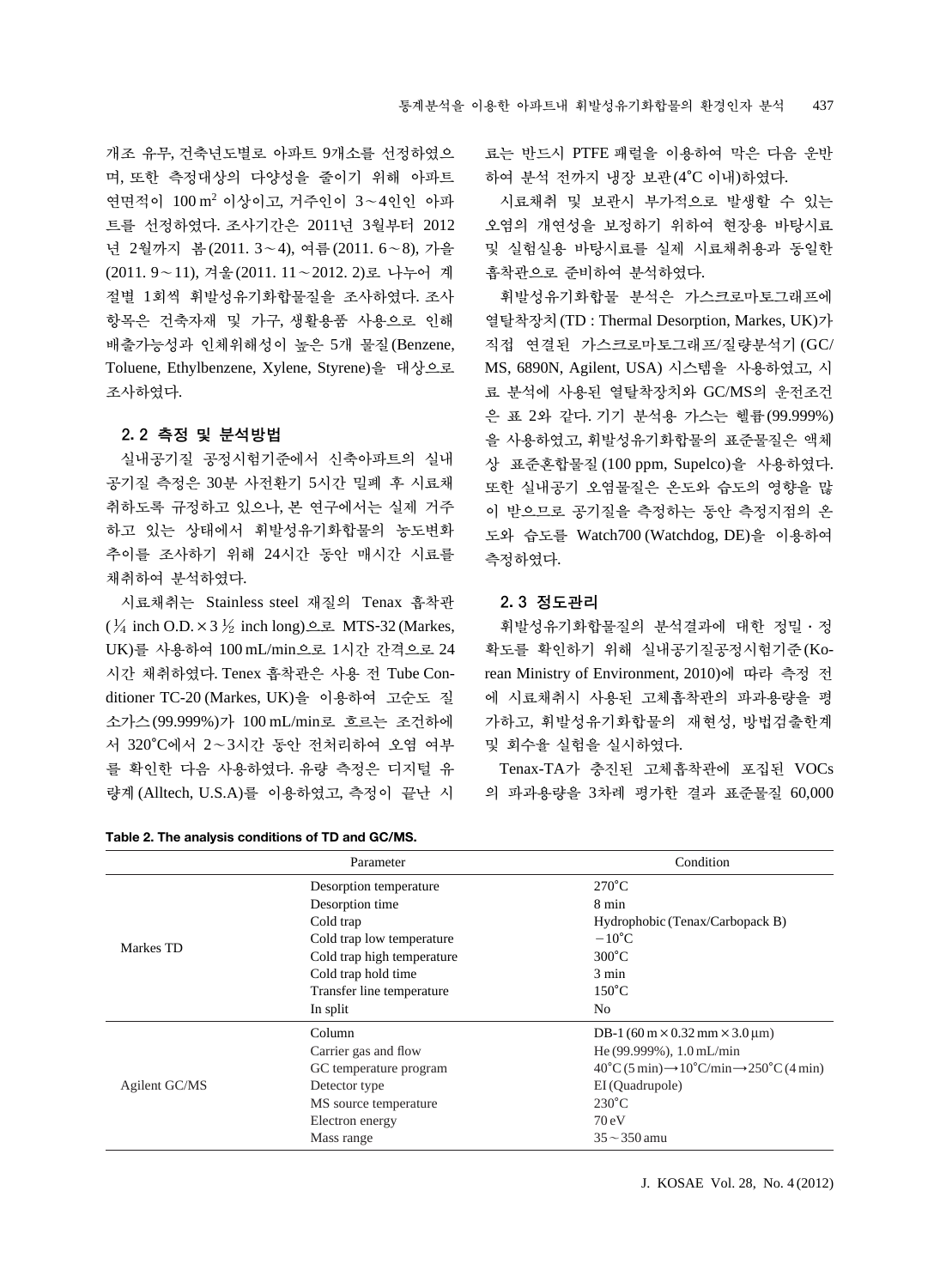ng에서 실내공기질 공정시험기준에서 정한 파과기준 인 5%를 초과하였다. 따라서 본 연구의 조사대상인 아파트에서는 휘발성유기화합물질 농도가 60,000 ng 이하이므로 파과는 발생하지 않는다고 볼 수 있다.

검량선은 표준시료 함침 장치를 이용하여 액상 표 준물질(50 ng, 100 ng, 200 ng, 400 ng)을 흡착관에 함침 받아 실제 시료 분석시와 동일한 조건으로 분석하였 다. 시료분석시 매번 검량선을 작성하였으며, 직선성 평가 결과 결정계수 (R<sup>2</sup>)가 0.999 이상으로 나타났다.

GC/MS에 의한 휘발성유기화합물의 재현성, 방법 검출한계, 회수율을 4번 평가한 결과, 재현성은 머무 름 시간에 대한 상대표준편차가 0.2% 이하, 피크면적 에 대한 상대표준편차는 8.0% 이하로 재현성이 좋게 나타났다. 방법검출한계는 벤젠은 0.62∼0.95μg/m<sup>3</sup>, 톨루엔은 0.70~3.28 μg/m<sup>3</sup> , 에틸벤젠은 0.24~0.65 μg/m<sup>3</sup>, 자일렌은 0.22∼0.65μg/m<sup>3</sup>, 스티렌은 0.16∼ 1.03 μg/m3 으로 분석되었으며, 열탈착 장치의 회수율 도 90~100%로 양호하게 나타났다.

### 2. 4 결과 분석

본 연구에서는 조사대상 아파트의 실내공기중 휘발 성유기화합물질의 측정지점별, 계절별, 시간대별 농도 를 산출하여 평균, 표준편차, 최소값, 최대값 등을 기술 통계량을 산출하였으며, 총휘발성유기화합물(TVOC) 은 실내공기질공정시험기준에 C6~C16 사이의 휘발 성유기화합물질을 톨루엔으로 정량토록 되어 있으나 본 연구에서는 벤젠, 톨루엔, 에틸벤젠, 자일렌, 스티 렌의 합으로 TVOC를 산출하여 분석하였다.

또한 휘발성유기화합물질과 주변 환경인자들과의 관계를 분석하기 위해 다변량 통계분석을 이용하였 다. 다변량 통계분석은 조사한 변수가 여러 개인 경 우 한 변수와 다른 여러 변수간의 관계를 파악할 때 사용하는 분석방법으로 통계프로그램 SPSS 20.0을 이용하여 t-검정, 분산분석, 상관분석, 다중회귀분석을 실시하였다.

# 3. 결과 및 고찰

### 3. 1 VOCs의 농도분포

입주자가 거주중인 아파트 거실에서의 VOCs 농도 를 조사한 결과 표 3과 같으며, toluene > xylene,

|              |          | Concentration $(n=864)$ |       |      |        |  |
|--------------|----------|-------------------------|-------|------|--------|--|
|              | Standard | Mean                    | S.D.  | Min  | Max    |  |
| Benzene      | 30       | 1.77                    | 1.07  | 0.10 | 6.83   |  |
| Toluene      | 1,000    | 23.19                   | 20.55 | 1.25 | 171.79 |  |
| Ethylbenzene | 360      | 5.92                    | 15.52 | 0.30 | 124.61 |  |
| Xylene       | 700      | 5.93                    | 6.99  | 0.44 | 51.53  |  |
| Styrene      | 300      | 2.00                    | 1.39  | 0.13 | 9.21   |  |
| <b>TVOC</b>  |          | 38.81                   | 41.84 | 2.60 | 333.29 |  |

ethylbenzene > styrene > benzene 농도 순으로 조사되 었다. 이는 건축자재, 가구 등에서 방출되는 휘발성유 기화합물질을 조사한 연구결과와 신설학교, 신축아파 트의 실내공기 중 휘발성유기화합물을 조사한 연구 자료에서와 같이 톨루엔이 가장 높게 나타났으며, 또 한 전체 휘발성유기화합물질의 농도 중 톨루엔이 50% 이상을 차지하고 있음을 알 수 있었다(박지연 등, 2010; 최진수 등, 2010; 조장재 등, 2004).

우리나라의 경우 실제 거주하고 있는 아파트에 대 한 VOCs의 기준이 마련되어 있지 않아「다중이용 시설 등의 실내공기질 관리법」에서 규정한 신축공동 주택의 VOCs 권고기준과 비교한 결과, 벤젠은 평균 1.77 μg/m<sup>3</sup>, 톨루엔은 평균 23.19 μg/m<sup>3</sup>, 에틸벤젠은 평균 5.92 μg/m3 , 자일렌은 5.93 μg/m3 , 스티렌은 평균 2.00 μg/m<sup>3</sup> 으로 9개 아파트 모두 권고기준 이내로 적합하였다. 하지만 심상효 등(2006)의 신축공동주 택 VOCs 연구결과를 보면 실내공기중 휘발성유기화 합물의 농도가 낮더라도 어린이, 노약자들은 주로 실 내 주거공간에서 생활하기 때문에 건강에 매우 큰 영향을 미치는 것으로 보고하고 있다.

VOCs의 각 항목별로 평균 농도를 분석한 결과 벤 젠은 A-2 지점이 2.24 μg/m3 로 가장 높았고, 톨루엔 은 A-1 지점이 43.04 μg/m<sup>3</sup>, 에틸벤젠은 A-1 지점이 29.16 μg/m<sup>3</sup> , 자일렌은 A-1 지점이 15.27 μg/m3 , 스티 렌은 A-1 지점이 3.99 μg/m<sup>3</sup> , TVOC는 A-1 지점이 93.04 μg/m3 으로 가장 높게 나타났다. 대체로 A-1 지 점은 다른 지점보다 VOCs의 농도가 높게 나타났는 데, 이는 A-1 지점이 2008년에 준공된 아파트로 경과 년수가 짧고, 1층에 위치하고 있어 사생활 보호와 보 안 문제로 다른 지점보다 적절한 실내공기질 관리를 못하고 있는 것으로 확인할 수 있었다.

실외 공기오염에 의한 실내공기 오염도 영향 및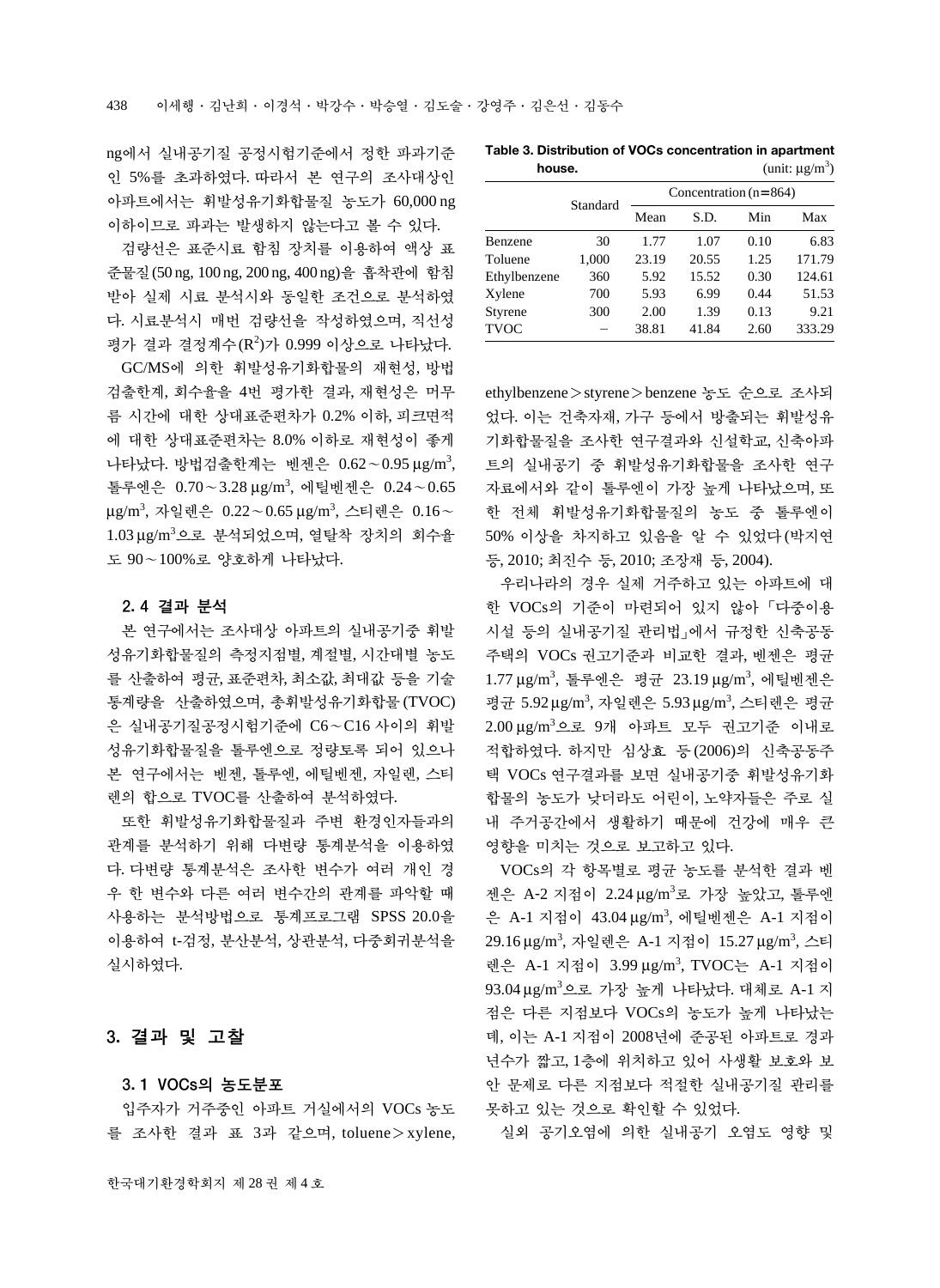

**Fig. 1. Variation of VOCs concentration in apartment house.**

실내오염원의 존재 유무를 파악하기 위하여 VOCs 의 실내/외 농도비를 분석하여 표 4에 나타내었다. VOCs의 실내/외 농도비는 0.69~13.20 범위로 나타 나 대부분 실내 오염물질 농도가 실외보다 높게 나 타났으며, 특히 에틸벤젠은 0.94~13.20으로 실외보 다 실내 방출원에서 더 많이 발생하는 것으로 나타 났으며, 자일렌 (0.93~4.80)과 톨루엔 (0.98~3.57), 스티렌(0.85~2.50)도 실내 방출원에서 더 많이 발 생하는 것으로 나타났다. 이는 국립환경과학원(2006) 과 Lioy (1991) 등의 연구결과에서와 같이 실내에 존 재하는 가구, 아파트 내부의 벽지 및 접착제, 각종 생 활용품 등으로부터 VOCs 물질의 배출로 실내가 실 외보다 높게 검출된다는 것을 알 수 있었다.

#### 3. 2 계절별, 시간대별 VOCs 농도분포

아파트 내 VOCs 물질의 계절별 특성을 파악하기 위해 4계절(봄, 여름, 가을, 겨울)에 대해 조사한 결과 는 표 5와 같다. 계절별로 VOCs의 평균 농도를 살 펴보면, 봄철에 톨루엔 (34.46 μg/m<sup>3</sup>), 에틸벤젠 (13.84 μg/m<sup>3</sup>), 자일렌(9.26μg/m<sup>3</sup>), 스티렌(2.47μg/m<sup>3</sup>)이 높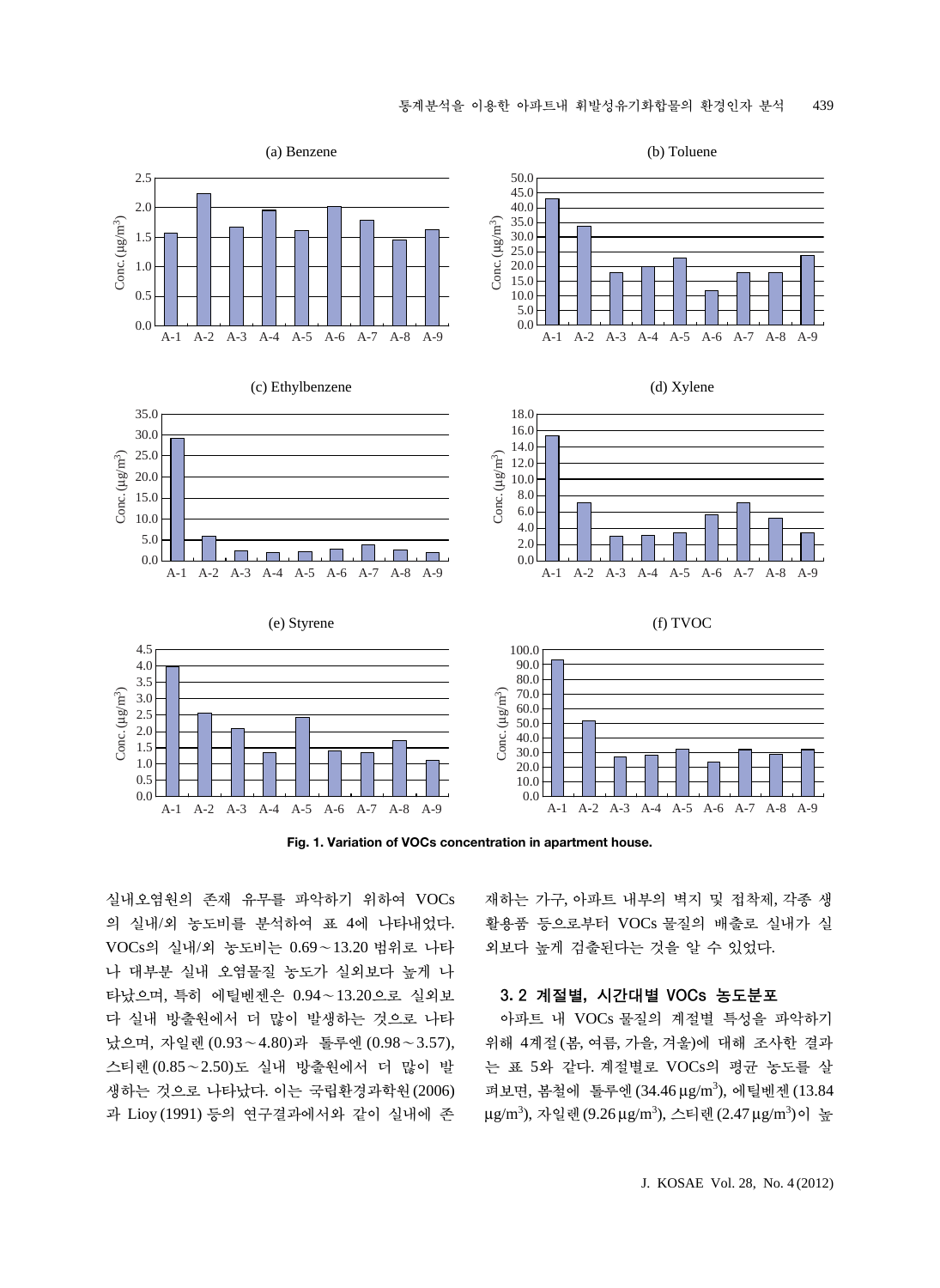440 이세행∙김난희∙이경석∙박강수∙박승열∙김도술∙강영주∙김은선∙김동수

|              | Outdoor $(\mu g/m^3)$ |       |       |       | I/O Ratio |      |      |       |
|--------------|-----------------------|-------|-------|-------|-----------|------|------|-------|
|              | Mean                  | S.D.  | Min   | Max   | Mean      | S.D. | Min  | Max   |
| Benzene      | 1.54                  | 0.53  | 0.66  | 2.34  | 1.15      | 0.16 | 0.95 | 1.46  |
| Toluene      | 12.05                 | 8.11  | 1.64  | 29.45 | 1.92      | 0.79 | 0.98 | 3.57  |
| Ethylbenzene | 2.21                  | 1.22  | 0.41  | 3.60  | 2.68      | 3.99 | 0.94 | 13.20 |
| Xylene       | 3.18                  | 1.80  | 0.76  | 5.54  | 1.86      | 1.22 | 0.93 | 4.80  |
| Styrene      | 1.60                  | 0.65  | 0.46  | 2.30  | 1.25      | 0.57 | 0.69 | 2.50  |
| <b>TVOC</b>  | 20.57                 | 10.00 | 10.68 | 42.39 | 1.89      | 1.06 | 1.15 | 4.52  |

**Table 4. Distribution of VOCs concentration in outdoor and I/O ratio.**

| Table 5. Seasonal variation of VOCs concentration in apartment house. | (unit: $\mu$ g/m <sup>3</sup> ) |                   |                   |                   |
|-----------------------------------------------------------------------|---------------------------------|-------------------|-------------------|-------------------|
|                                                                       | Spring                          | Summer            | Autumn            | Winter            |
| Benzene                                                               | $1.67 \pm 0.65$                 | $0.66 \pm 0.31$   | $1.72 \pm 0.56$   | $3.02 \pm 0.95$   |
| Toluene                                                               | $34.46 \pm 31.28$               | $11.57 \pm 11.69$ | $22.54 \pm 15.12$ | $24.31 \pm 9.40$  |
| Ethylbenzene                                                          | $13.84 \pm 29.28$               | $1.70 \pm 1.44$   | $4.05 \pm 4.06$   | $4.09 \pm 1.92$   |
| Xylene                                                                | $9.26 \pm 11.77$                | $2.60 \pm 2.78$   | $5.61 \pm 3.63$   | $6.24 \pm 3.78$   |
| Styrene                                                               | $2.47 \pm 1.44$                 | $1.33 \pm 1.41$   | $2.23 \pm 1.61$   | $1.97 \pm 0.61$   |
| <b>TVOC</b>                                                           | $61.61 \pm 72.48$               | $17.86 \pm 15.22$ | $36.15 \pm 19.69$ | $39.64 \pm 13.57$ |



**Fig. 2. Hourly variations of VOCs concentrations in apartment house.**

게 나타났으며, 겨울철에는 벤젠 (3.02 μg/m<sup>3</sup>)이 높게 나타났다. 봄철 TVOC 농도를 기준으로 다른 계절과 비교한 결과 여름철은 29.0%, 가을철은 58.7%, 겨울 철은 64.3% 해당하는 수준으로 나타났다. 이는 실내 가구, 벽지, 각종 생활용품에서 방출된 오염물질이 난 방에 따른 환기 부족으로 겨울철 내내 실내에 축적 되어 있다가 봄철에 실내온도가 올라감에 따라 다른 계절보다 높게 나타난 것으로 판단된다.

또한 그림 2의 시간대별 총휘발성유기화합물질 (TVOC)의 분석결과를 살펴보면, TVOC 농도가 가장 높게 나타난 시간대는 저녁 12시이고, 가장 낮은 시 간대는 오전 8시로 조사되었다. TVOC 농도를 35 μg/ m<sup>3</sup> 이하인 경우와 35∼40μg/m<sup>3</sup>인 경우,40μg/m<sup>3</sup> 이 상인 경우 세 구간으로 분석한 결과, 오전 7시부터 오전 10시까지는 TVOC 농도가 35 μg/m3 이하로 낮 게 나타났으며, 저녁 8시부터 새벽 2시까지는 40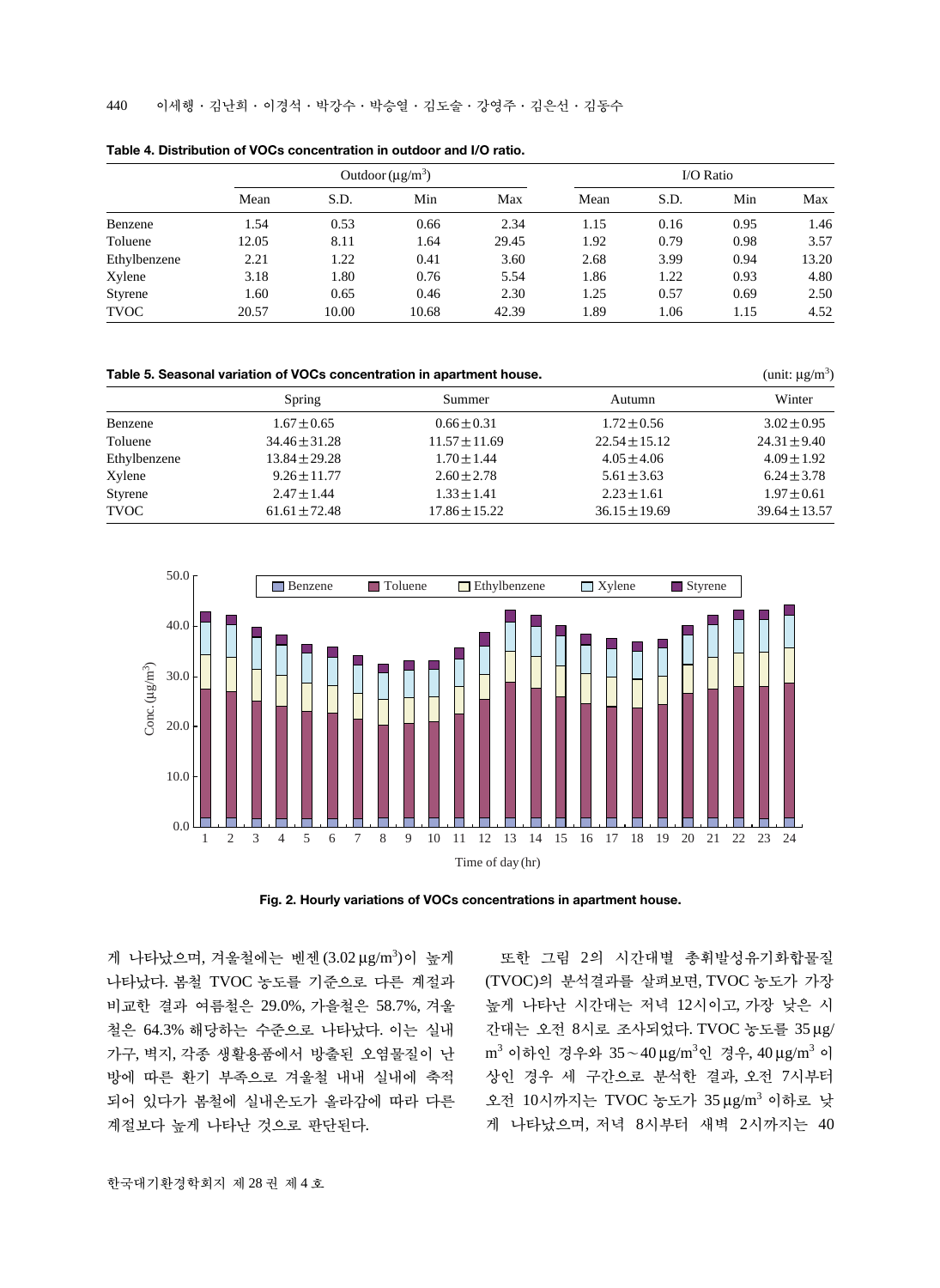|                                      | Benzene    | Toluene    | Ethylbenzene | Xylene     | Styrene    | Temp.     | Hum.  |
|--------------------------------------|------------|------------|--------------|------------|------------|-----------|-------|
| Benzene $(\mu g/m^3)$                | 1.000      |            |              |            |            |           |       |
| Toluene $(\mu g/m^3)$                | $0.301**$  | 1.000      |              |            |            |           |       |
| Ethylbenzene $(\mu g/m^3)$           | $0.148**$  | $0.810**$  | 1.000        |            |            |           |       |
| $X$ ylene ( $\mu$ g/m <sup>3</sup> ) | $0.296**$  | $0.803**$  | $0.916**$    | 1.000      |            |           |       |
| Styrene $(\mu g/m^3)$                | $0.162**$  | $0.588**$  | $0.496**$    | $0.585**$  | 1.000      |           |       |
| Temp. $(^{\circ}C)$                  | $-0.572**$ | $-0.060$   | 0.032        | $-0.104**$ | $-0.17$    | 1.000     |       |
| Hum. $(\%)$                          | $-0.436**$ | $-0.298**$ | $-0.240**$   | $-0.249**$ | $-0.170**$ | $0.397**$ | 1.000 |

**Table 6. Results of correlation analysis of each pollutant in apartment house.**

 $*$ : p $<$  0.05,  $**$ : p $<$  0.01

|  |  |  |  |  | Table 7. Results of variance analysis of VOCs by construction year. |  |
|--|--|--|--|--|---------------------------------------------------------------------|--|
|--|--|--|--|--|---------------------------------------------------------------------|--|

|              |                   | Construction year |                   |        |         |
|--------------|-------------------|-------------------|-------------------|--------|---------|
|              | $2007 -$          | $2002 - 2006$     | $\sim$ 2001       | F      | p-value |
| Benzene      | $1.91 \pm 1.17$   | $1.81 \pm 0.98$   | $1.70 \pm 1.05$   | 2.76   | 0.064   |
| Toluene      | $38.30 \pm 33.42$ | $18.90 \pm 15.95$ | $18.87 \pm 9.81$  | 78.72  | 0.000   |
| Ethylbenzene | $17.58 \pm 30.07$ | $2.22 \pm 1.21$   | $2.73 \pm 1.66$   | 83.02  | 0.000   |
| Xylene       | $11.20 \pm 12.28$ | $3.04 \pm 1.85$   | $4.97 \pm 3.34$   | 91.29  | 0.000   |
| Styrene      | $3.28 \pm 1.81$   | $1.72 \pm 0.90$   | $1.60 \pm 1.01$   | 139.12 | 0.000   |
| <b>TVOC</b>  | $72.28 \pm 75.18$ | $27.71 \pm 18.47$ | $29.90 \pm 13.64$ | 96.66  | 0.000   |

 $\mu$ g/m<sup>3</sup> 이상으로 높게 나타났고 그 이외의 시간대는 35∼40μg/m<sup>3</sup>으로 나타났다. 여기서 실내 거주자의 이동이 많고 주로 활동하는 시간인 출∙퇴근 시간대 에는 VOCs의 농도가 낮게 나타나고, 그 이외의 시 간대는 VOCs의 농도가 높게 나타난다는 것을 확인 할 수 있었다. 이에 VOCs 농도가 높게 나타나는 취 침전 10시에서 12시 사이에 환기를 시키면 VOCs의 농도가 크게 감소될 것으로 판단된다.

#### 3. 3 상관분석

3. 3. 1 휘발성유기화합물질간의 상관분석

아파트 실내공기 중 휘발성유기화합물질간의 상관 성을 분석하기 위해 통계프로그램 SPSS로 Pearson correlation analysis을 실시하였으며, 그 결과를 표 6 에 나타내었다. 분석결과, 에틸벤젠과 자일렌 사이에 서 가장 높은 상관관계(r=0.916)를 보였으며, 유의수 준 0.01에서 유의한 것으로 분석되었다. 톨루엔은 에 틸벤젠과 r=0.810 (p<0.01), 자일렌과 r=0.803 (p< 0.01), 스티렌과 r=0.588 (p<0.01)로 높은 상관관계 를 보였으며, 벤젠은 톨루엔과 r=0.301 (p⁄0.01), 에 틸벤젠과 r=0.148 (p<0.01), 자일렌과 r=0.296 (p< 0.01), 스티렌과 r=0.162 (p<0.01)로 상관성은 낮았

으나 양의 상관관계를 나타냈다. 심상효(2006)와 국 립환경과학원(2009)에서 연구한 결과와 같이 본 연 구에서도 휘발성유기화합물질간의 상관성은 모두 양 의 상관관계를 나타내어 같은 발생원에서 배출되고 있음을 알 수 있었다.

## 3. 3. 2 건축년수에 따른 상관성 분석

아파트에서 발생하는 휘발성유기화합물질과 건축 년수와의 상관성을 알아보기 위해 일원배치 분산분 석을 실시하였으며 분석결과는 표 7과 같다. 건축년 수는 완공된지 5년 미만인 세대(A-1, A-2)와 5년 이 상 10년 미만인 세대(A-3, A-4), 10년 이상인 세대 (A-5, A-6, A-7, A-8, A-9)로 구분하여 분석하였다.

분석결과, 벤젠은 유의확률(p-value)이 0.064로 유 의수준(p) 0.05보다 크게 나타나 통계적으로 유의한 차이가 없는 것으로 분석되었지만, 톨루엔, 에틸벤젠, 자일렌, 스티렌, TVOC은 건축년수에 따라 유의한 차 이가 있는 것으로 나타났다(p⁄0.01). 이는 심상효 (2006)와 안영상 등(2007), 국립환경과학원(2009)의 연구결과와 같이 가구나 건축자재, 생활용품 등에서 배출되는 휘발성유기화합물질은 시간이 지나면서 서 서히 방출되어 새 아파트일수록 농도가 높게 나타나 고 오래된 아파트는 농도가 낮게 나타난다는 것을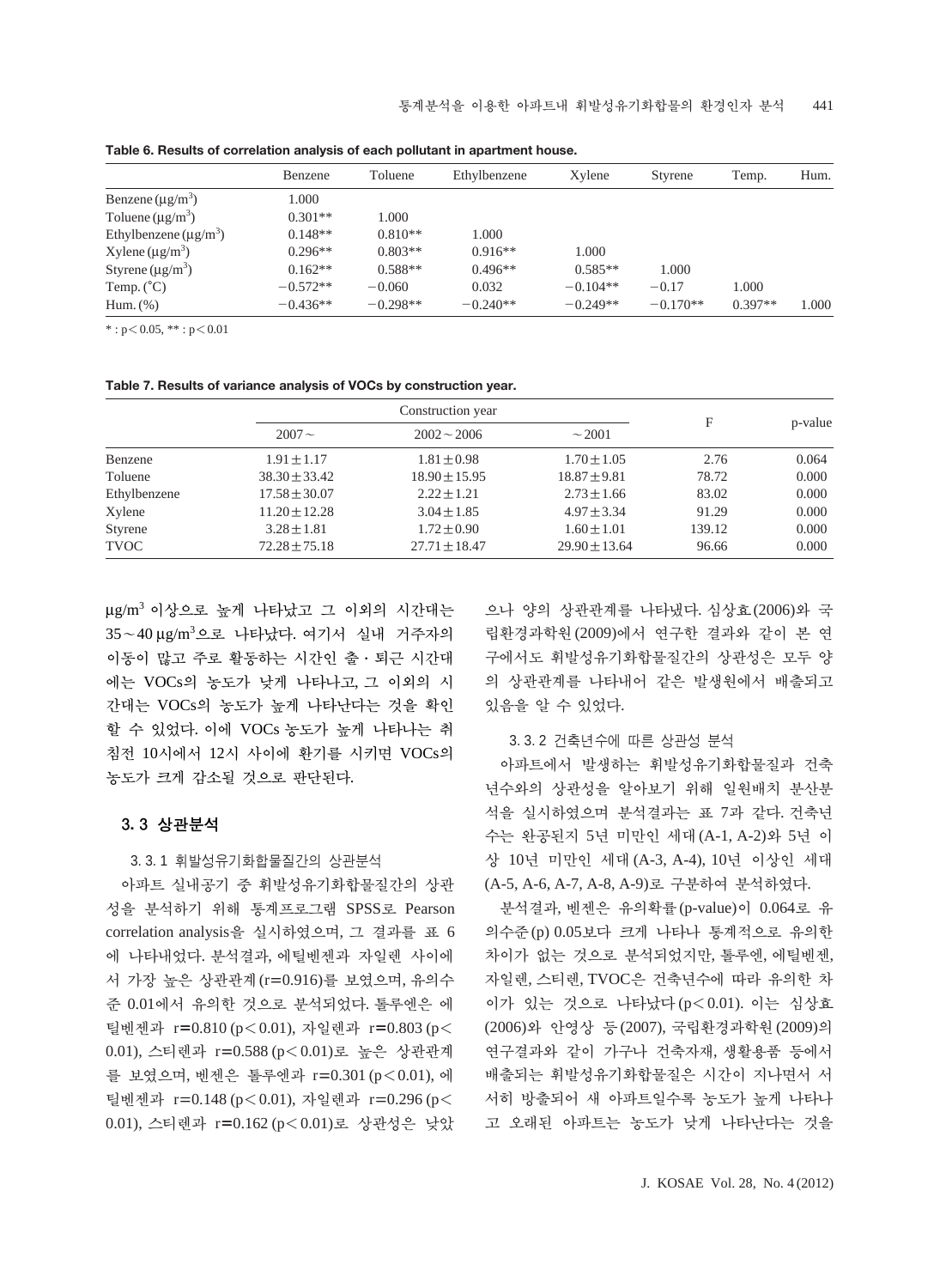#### 알 수 있었다.

또한 Duncan의 사후분석 결과에서도 5년 미만의 아파트가 톨루엔이 38.30μg/m<sup>3</sup>, 에틸벤젠이 17.58μg /m<sup>3</sup>, 자일렌이 11.20μg/m<sup>3</sup>, 스티렌이 3.28μg/m<sup>3</sup>, TVOC가 72.28μg/m<sup>3</sup>로 가장 높게 나타났으며 유의 수준 0.01이서 유의한 것으로 나타났다.

#### 3. 3. 3 계절에 따른 상관성 분석

계절에 따른 휘발성유기화합물질의 상관성을 알아 보기 위해 일원배치 분산분석을 실시하였으며 분석 결과는 표 8과 같다. 분석결과, 벤젠, 톨루엔, 에틸벤 젠, 자일렌, 스티렌, TVOC 모두 계절에 따라 유의한 차이가 있는 것으로 나타났다(p<0.01). 또한 Duncan 의 사후분석 결과에서도 봄철에 톨루엔이 34.36 μg /m<sup>3</sup>, 에틸벤젠이 13.84  $\mu$ g/m $^3$ , 자일렌이 9.26  $\mu$ g/m $^3$ , 스티렌이 2.47μg/m<sup>3</sup>로 가장 높게 나타났으며, 겨울 철에는 벤젠이 3.03μg/m<sup>3</sup>으로 가장 높게 나타났다.

이와 같이 본 연구에서는 봄철에 휘발성유기화합 물질의 농도가 높게 나타났지만 국립환경과학원 (2009)과 다른 연구논문의 결과에 따르면 여름철이 다른 계절에 비해 농도가 높다고 보고하고 있다. 이 는 본 연구에서는 실제 생활하고 있는 아파트내 휘 발성유기화합물질을 조사하고, 다른 연구논문에서는 시료채취시 5시간 동안 밀폐한 후 측정하는 등 측정 방법에서 차이가 있어 휘발성유기화합물질의 농도를 비교하는 것은 다소 무리가 있을 것으로 판단된다.

#### 3. 3. 4 층수에 따른 상관성 분석

휘발성유기화합물질과 층수와의 상관성을 알아보 기 위해 일원배치 분산분석을 실시하였으며 분석결 과는 표 9와 같다. 층수는 5층 이하, 6층에서 10층까 지, 11층 이상인 세대로 구분하여 분석하였다. 분석 결과, 벤젠, 톨루엔, 에틸벤젠, 자일렌, 스티렌, TVOC 모두 층수에 따라 유의한 차이가 있는 것으로 나타 났다(p<0.05).

또한 Duncan의 사후분석 결과에서도 5층 이하에 서 에틸벤젠이 11.36μg/m<sup>3</sup>, 자일렌은 8.12μg/m<sup>3</sup>, 스 티렌은 2.17 μg/m3 , TVOC는 49.57 μg/m3 으로 가장 높게 나타났고, 6층과 10층 사이에서는 벤젠이 2.10 μg/m3 , 톨루엔이 26.72 μg/m<sup>3</sup> 로 가장 높게 나타났다. 이와 같이 휘발성유기화합물질은 아파트가 저층일수 록 농도가 높게 나타나고 고층으로 올라갈수록 낮게 나타나는 것을 알 수 있었다.

### 3. 4 회귀분석

본 연구에서는 거주 중인 아파트의 건축년수, 계 절, 온∙습도 등 환경인자가 휘발성유기화합물질의 농도에 미치는 영향 정도를 판단하기 위해 다중회귀

|              |                   | Season            |                   |                   |        |         |  |
|--------------|-------------------|-------------------|-------------------|-------------------|--------|---------|--|
|              | Spring            | Summer            | Autumn            | Winter            | F      | p-value |  |
| Benzene      | $1.68 \pm 0.65$   | $0.66 \pm 0.31$   | $1.72 \pm 0.56$   | $3.03 \pm 0.95$   | 468.57 | 0.000   |  |
| Toluene      | $34.36 \pm 31.28$ | $11.57 \pm 11.69$ | $22.54 \pm 15.12$ | $24.31 \pm 9.40$  | 52.56  | 0.000   |  |
| Ethylbenzene | $13.84 \pm 29.28$ | $1.70 \pm 1.44$   | $4.05 \pm 4.06$   | $4.09 \pm 1.92$   | 28.63  | 0.000   |  |
| Xylene       | $9.26 \pm 11.77$  | $2.60 \pm 2.78$   | $5.61 \pm 3.63$   | $6.25 \pm 3.78$   | 37.15  | 0.000   |  |
| Styrene      | $2.47 \pm 1.44$   | $1.33 \pm 1.41$   | $2.23 \pm 1.61$   | $1.97 \pm 0.61$   | 29.66  | 0.000   |  |
| TVOC         | $61.61 + 72.48$   | $17.86 \pm 15.22$ | $36.15 \pm 19.69$ | $39.64 \pm 13.57$ | 45.95  | 0.000   |  |
|              |                   |                   |                   |                   |        |         |  |

#### **Table 8. Results of variance analysis of VOCs by season.**

#### **Table 9. Results of variance analysis of VOCs by floor.**

|              |                   | Construction year |                   |       |         |
|--------------|-------------------|-------------------|-------------------|-------|---------|
|              | $1 \sim 5$        | $6 - 10$          | More than 11      | F     | p-value |
| Benzene      | $1.74 \pm 1.06$   | $2.10 \pm 1.29$   | $1.63 \pm 0.90$   | 12.72 | 0.000   |
| Toluene      | $26.19 \pm 29.18$ | $26.72 \pm 18.90$ | $19.19 \pm 10.32$ | 13.55 | 0.000   |
| Ethylbenzene | $11.36 \pm 25.80$ | $4.04 \pm 3.79$   | $2.78 \pm 1.75$   | 28.67 | 0.000   |
| Xylene       | $8.12 \pm 10.50$  | $5.12 \pm 4.21$   | $4.68 \pm 3.62$   | 22.61 | 0.000   |
| Styrene      | $2.17 \pm 1.87$   | $1.97 \pm 1.06$   | $1.89 \pm 1.08$   | 3.31  | 0.037   |
| <b>TVOC</b>  | $49.57 \pm 65.85$ | $39.95 \pm 24.87$ | $30.18 \pm 15.01$ | 18.49 | 0.000   |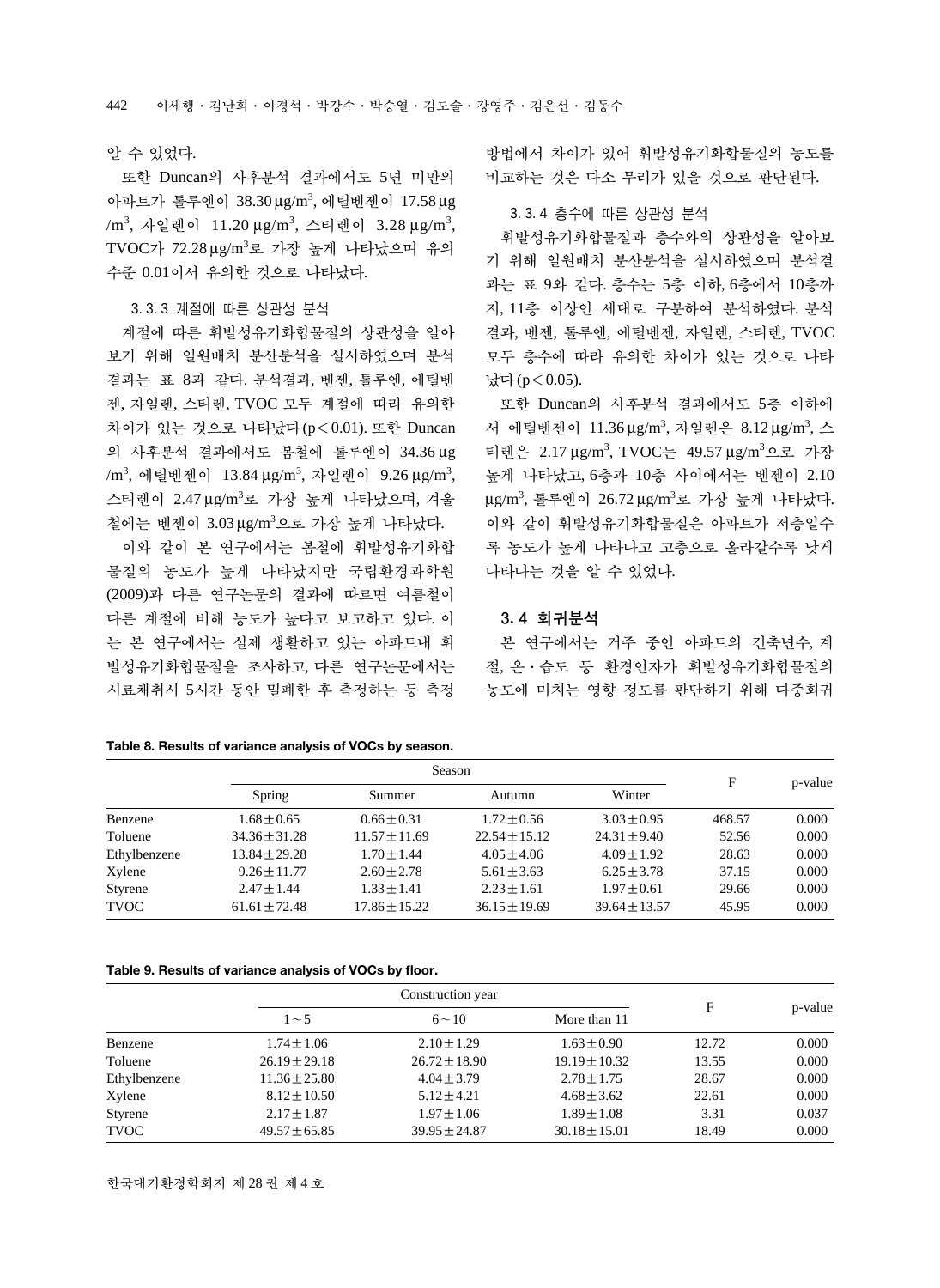|                | Parameter         | Coefficients | $\mathbb{R}^2$ | p-value |  |
|----------------|-------------------|--------------|----------------|---------|--|
|                | Area              | $-0.004$     |                |         |  |
|                | Construction year | 0.327        |                |         |  |
|                | Floor             | 0.017        |                |         |  |
| <b>Benzene</b> | Humidity          | $-0.012$     | 0446           | 0.013   |  |
|                | Remodel           | 0.238        |                |         |  |
|                | Season            | 0.620        |                |         |  |
|                | Temperature       | $-0.098$     |                |         |  |
|                | Area              | 0.111        |                |         |  |
|                | Construction year | 14.677       |                |         |  |
| Toluene        | Floor             | $-0.418$     | 0.304          | 0.035   |  |
|                | Humidity          | $-0.116$     |                |         |  |
|                | Season            | 19.615       |                |         |  |
|                | Temperature       | 1.072        |                |         |  |
| Ethylben-      | Construction year | 14.725       | 0.213          |         |  |
| zene           | Humidity          | $-0.244$     |                | 0.000   |  |
|                | Area              | 0.059        |                |         |  |
|                | Construction year | 5.351        |                |         |  |
| Xylene         | Floor             | $-0.272$     | 0.279          | 0.026   |  |
|                | Remodel           | $-1.070$     |                |         |  |
|                | Season            | 4.443        |                |         |  |
|                | Area              | 0.012        |                |         |  |
|                | Construction year | 1.282        |                |         |  |
| Styrene        | Remodel           | 0.587        | 0.396          | 0.000   |  |
|                | Season            | 1.224        |                |         |  |
|                | Temperature       | 0.053        |                |         |  |

**Table 10. Results of regression analysis between VOCs and environmental factors.**

분석을 실시하여 각 영향인자에 대한 회귀 방정식 및 결정계수를 표 10과 같이 구하였으며, 환경인자 중 건축년수는 5년 미만인 경우와 이상인 경우로, 실 내개조는 실시 여부에 따라, 계절은 여름인 경우와 여름이 아닌 경우로 나누어서 회귀분석을 실시하였 다.

벤젠 농도에 영향을 미치는 인자는 계절과 실내개 조, 건축년수로, 여름이 아닌 경우 0.620μg/m<sup>3</sup>씩, 실 내개조를 한 경우 0.238 μg/m3 씩, 건축년수가 5년 미 만인 경우 0.327 μg/m<sup>3</sup>씩 농도가 높아지는 것으로 나타났다. 결정계수 $(R^2)$ 는 0.446으로 추정된 회귀식 에 의해 전체 벤젠 농도의 44.6%를 설명할 수 있으 며, 유의수준 0.05에서 유의한 것으로 나타났다. 톨루 엔은 건축년수가 5년 미만인 경우 14.677 μg/m<sup>3</sup> 씩, 여름이 아닌 경우 19.615 μg/m<sup>3</sup>씩, 온도 1°C 올라갈 때마다 1.072 μg/m3 씩 농도가 높아져 건축년수, 계절, 온도가 영향을 미치는 인자로 분석되었다(R<sup>2</sup>=0.304,  $p < 0.05$ ).

에틸벤젠은 건축년수가 5년 미만인 경우 14.725 μg/m<sup>3</sup>씩 농도가 높아져 건축년수가 영향을 미치는 인자로 분석되었으며 (R<sup>2</sup>=0.213, p<0.01), 자일렌은 건축년수가 5년 미만인 경우 5.351 μg/m<sup>3</sup>씩, 여름이 아닌 경우 4.443 μg/m<sup>3</sup>씩, 아파트 연면적 1 m<sup>2</sup> 증가할 때마다 0.059 μg/m3 씩 농도가 높아져 건축년수, 계절, 연면적이 영향을 미치는 인자로 분석되었다 (R<sup>2</sup>=  $0.279$ ,  $p < 0.05$ ).

스티렌은 건축년수가 5년 미만인 경우 1.282 μg/m3 씩, 여름이 아닌 경우 1.224μg/m<sup>3</sup>씩, 실내개조를 한 경우 0.587 μg/m3 씩 농도가 높아져 건축년수, 계절, 실내개조가 영향을 미치는 인자로 분석되었다 $(R^2=$ 0.396, p⁄0.01). 이와 같이 건축년수, 계절, 실내온도, 실내개조 실시여부, 아파트 층수 등이 휘발성유기화 합물질 농도에 영향을 미치는 것으로 나타났다.

# 4. 결 론

본 연구는 현재 거주하고 있는 아파트에서의 실내 공기 중 휘발성유기화합물질의 농도분포와 실내공기 질에 영향을 미치는 환경인자를 조사하여 내실자의 건강보호와 실내공기질 개선을 위한 기초자료를 제 공하기 위해 이루어졌다.

아파트 거실에서 휘발성유기화합물의 농도는 toluene > xylene, ethylbenzene > styrene > benzene 순 으로 조사되었으며, 「다중이용시설 등의 실내공기질 관리법」의 신축공동주택 권고기준과 비교한 결과 모 두 권고기준 이내로 적합하였다. 휘발성유기화합물질 의 실내/외 농도비는 0.69~13.20 범위로 나타나 실 내의 가구, 벽지 및 접착제, 각종 생활용품 등으로부 터 배출되는 휘발성유기화합물질로 인해 실내가 실 외보다 높게 검출된다는 것을 알 수 있었다.

계절별, 시간대별 휘발성유기화합물질을 분석한 결 과, 봄철에 톨루엔, 에틸벤젠, 자일렌, 스티렌이 높게 나타나 실내 가구, 벽지, 각종 생활용품에서 방출된 오염물질이 난방에 따른 환기 부족으로 겨울철 내내 실내에 축적되어 있다가 봄철에 높게 나타난 것으로 판단되며, 또한 실내 거주자의 이동이 많고 주로 활 동하는 시간인 출∙퇴근 시간대에 휘발성유기화합물 질의 농도가 낮게 나타나고, 그 이외의 시간대에는 높게 나타난다는 것을 확인할 수 있었다.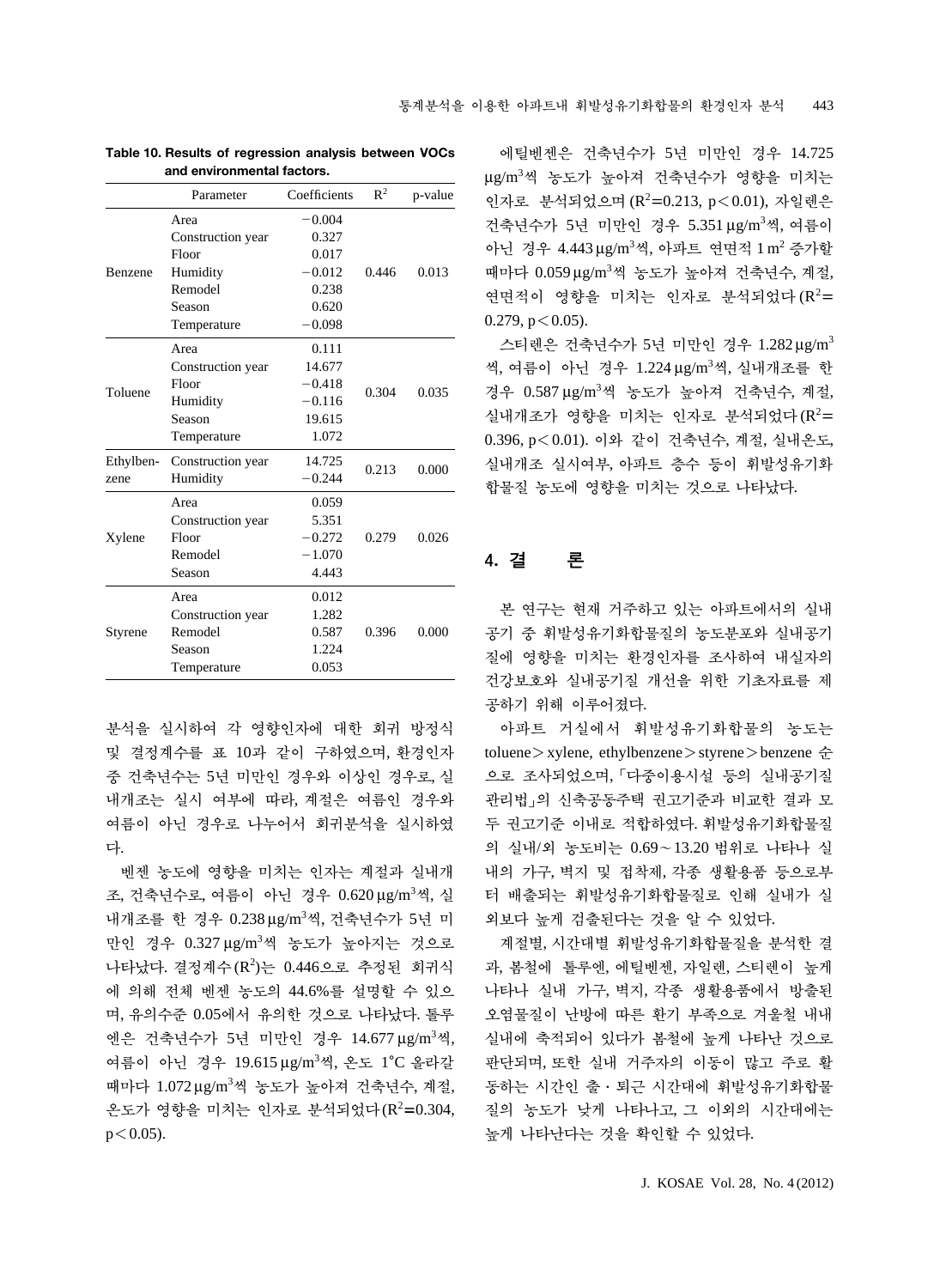휘발성유기화합물질간의 상관성을 분석한 결과, 에 틸벤젠과 자일렌 사이에서 가장 높은 상관관계(r= 0.916, p⁄0.01)를 보였으며, 톨루엔은 에틸벤젠과 r= 0.810 (p<0.01), 자일렌과 r=0.803 (p<0.01), 스티렌 과 r=0.588 (p⁄0.01)로 높은 상관관계를 보이는 등 다른 휘발성유기화합물질간도 모두 양의 상관관계를 나타내어 같은 발생원에서 배출되고 있음을 알 수 있었다. 또한 건축년수와, 계절, 층수에 따른 상관성 을 분석한 결과 모두 유의한 차이가 있는 것으로 나 타났다(p⁄0.05).

아파트의 건축년수, 계절, 온∙습도 등 환경인자가 휘발성유기화합물질의 농도에 미치는 영향 정도를 판단하기 위해 다중회귀분석을 실시한 결과, 벤젠과 스티렌은 계절, 실내개조, 건축년수가, 톨루엔은 건축 년수, 계절, 실내온도가, 에틸벤젠은 건축년수가, 자일 렌은 건축년수, 계절, 아파트 연면적이 휘발성유기화 합물질 농도에 영향을 미치는 인자로 분석되었다.

따라서 본 연구에서는 아파트내 휘발성유기화합물 질 농도가 높게 나타나지는 않았지만 실내에 장시간 머무르기 때문에 낮은 농도라 할지라도 인체에 미치 는 영향이 크다고 할 수 있다. 이에 각 가정에서는 주기적인 환기와 청소 등 실내공기질에 관심을 가지 고 오염물질을 줄일 수 있도록 노력하여야 할 것으 로 판단되며, 휘발성유기화합물질은 암을 유발하는 등 인체에 악 영향을 미치므로 신축 아파트 뿐만아 니라 사람들이 거주하고 있는 아파트에 대해서도 쾌 적한 실내공기질을 유지할 수 있는 관련 규정이 제 정되어야 할 것으로 생각된다.

# 감사의 글

본 연구는 광주광역시보건환경연구원의 2011년도 연구사업 지원으로 수행하였습니다.

# 참고문헌

- 국립환경과학원(2006), 보육시설 실내공기질 측정방법 정립 및 실내공기질 특성 연구, 연구보고서.
- 국립환경과학원(2009), 주거공간별 실내공기질 관리방안 연 구 (I) - 아파트의 실내 오염물질 평가와 건강영향 연구, 연구보고서.
- 서병량 (2003) 실내 건축 내장재에서 발생되는 VOCs와 포 름알데히드의 방출특성에 관한 연구, 서울시립대 학교 석사학위논문.
- 정 용, 박종세, 김윤신, 김신도 (1997) 대기오염물질의 위해 성평가 및 관리기술개발, 환경부.
- Amir, S., W. D'Ann, and J.B. Timothy (2005) Tool booth workers and mobile source-related Hazardous Air Pollution : how perspective is the indoor environmental, Environment Science & Technology, 39(5), 2936- 2943.
- Ha, K.C. (2001) A study on volatile organic compounds (VOCs) in environmental tabaco smoke (ETS) at indoor office environments. Korean Journal of Environmental Health, 27(3), 87-98.
- Harley, R.A. and G.R. Cass (1995) Modeling the atmospheric concentrations of individual volatile organic compounds, Atmos. Environ., 29, 905-922.
- Lee, J.H. and W.K. Jo (2006) Characteristics of indoor and outdoor bioaerosols at Korean high-rise apartment buildings, Environmental Resaarch, 101, 11-17.
- Lee, J.J., S.D. Kim, and M.J. Boo (1996) Variation of indoor air quality in museum, Korean Journal of Environmental Health, 22(4), 43-48.
- Lee, S.C., W.M. Li, and C.H. Ao (2002) Investigation of indoor air quality at residential homes in Hong Kong-case study, Atmospheric Environment, 36(2), 225-237.
- Mølhave, L., L.E. Sparks, P. Wolkoff, P.A. Clausen, P.A. Nielsen, and N.C. Bergsø (1996) The Danish Twin Apartment Study - Part II: Mathematical modeling of the relative strength of sources of indoor air pollution, Indoor Air, 6, 18-30.
- Montoya, L.D. and L.M. Hildemann (2001) Evolution of the mass distribution of resuspended cat allergen (Fel dl) indoors following a disturbance, Atmospheric Environment, 35, 859-866.
- Nju, J.L. and J. Burnet (2001) Setting up the criteria and creditawarding scheme for building interior material selection to achieve better indoor air quality, Environment International, 26, 573-580.
- Shim, S.H. (2006) Charaterization and assessment of indoor air quality in newly constructed apartments -volatile organic compounds and formaldehyde-. Korean Journal of Environmental Health Sciences, 32(4), 275-281.
- Shin, H.S. and H.S. Ahn (2004) The study on the measurement of volatile organic compounds in the air of A and B industrial area, Analytical science & Technology, 17(2), 130-144.